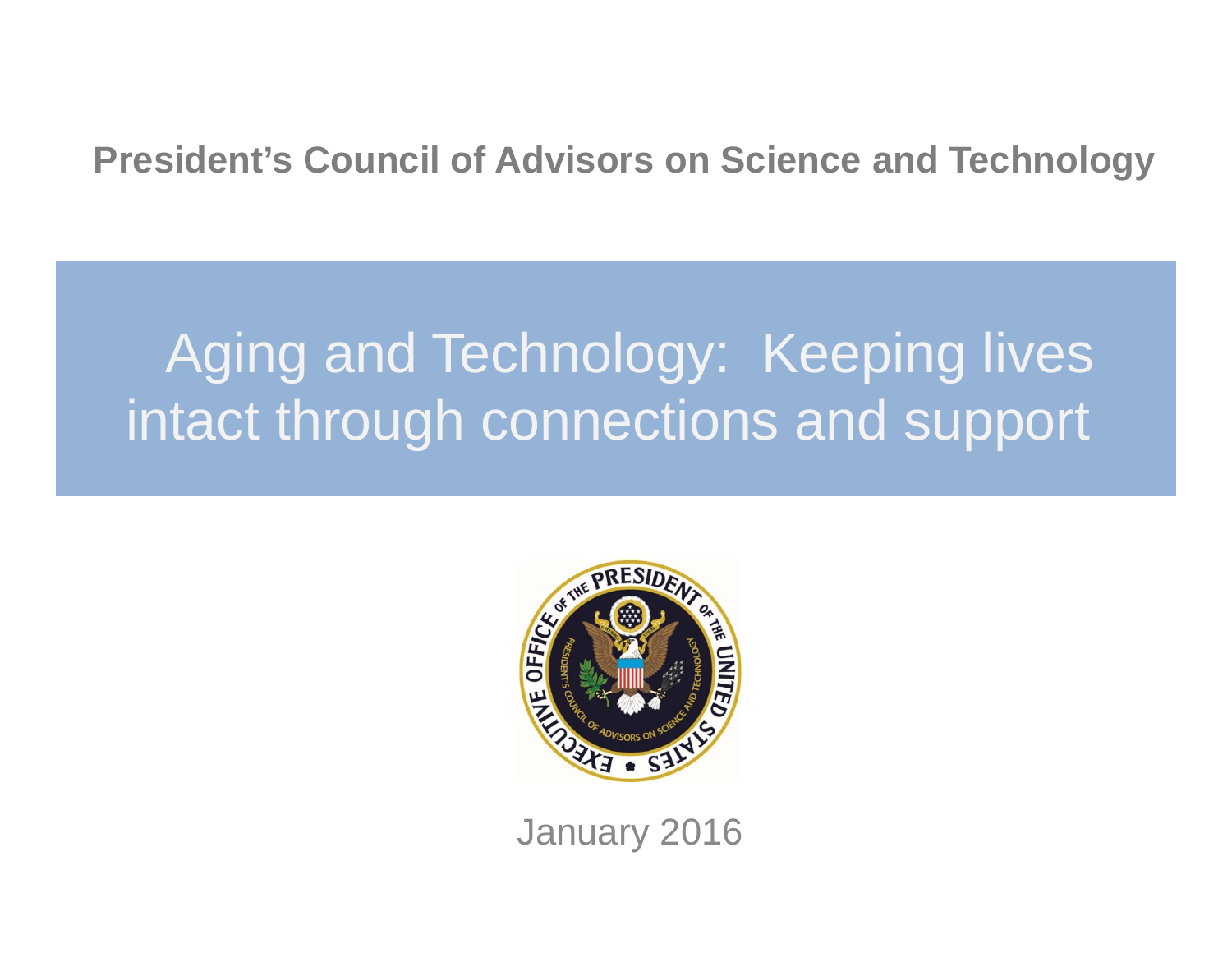# **PCAST Study on Aging and Technology**

- •**Overview and motivation**
- Cross-Cutting
- Social Connectivity and Health
- $\bullet$ Cognitive Ability
- •Physical Ability

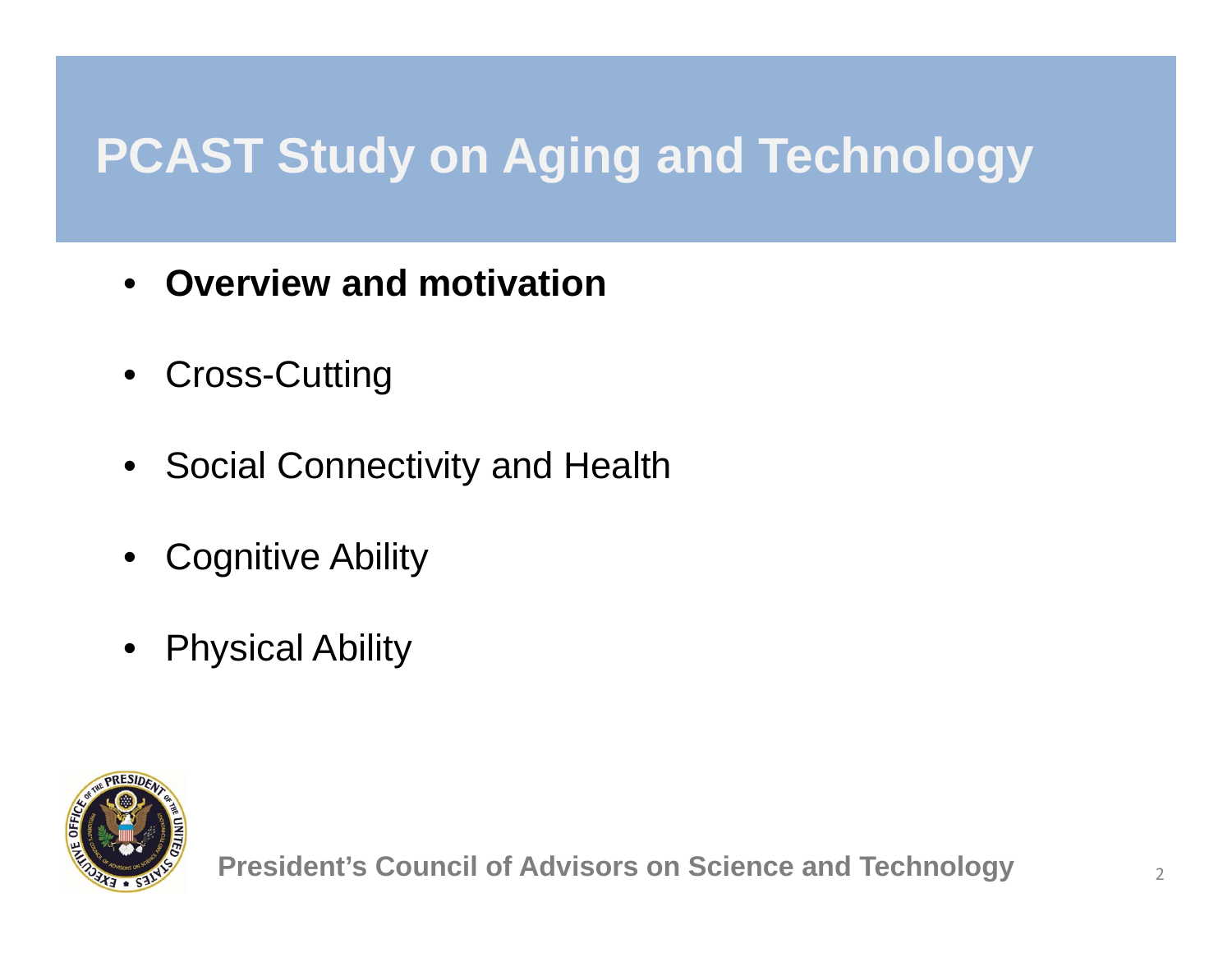# **Americans Living Longer**

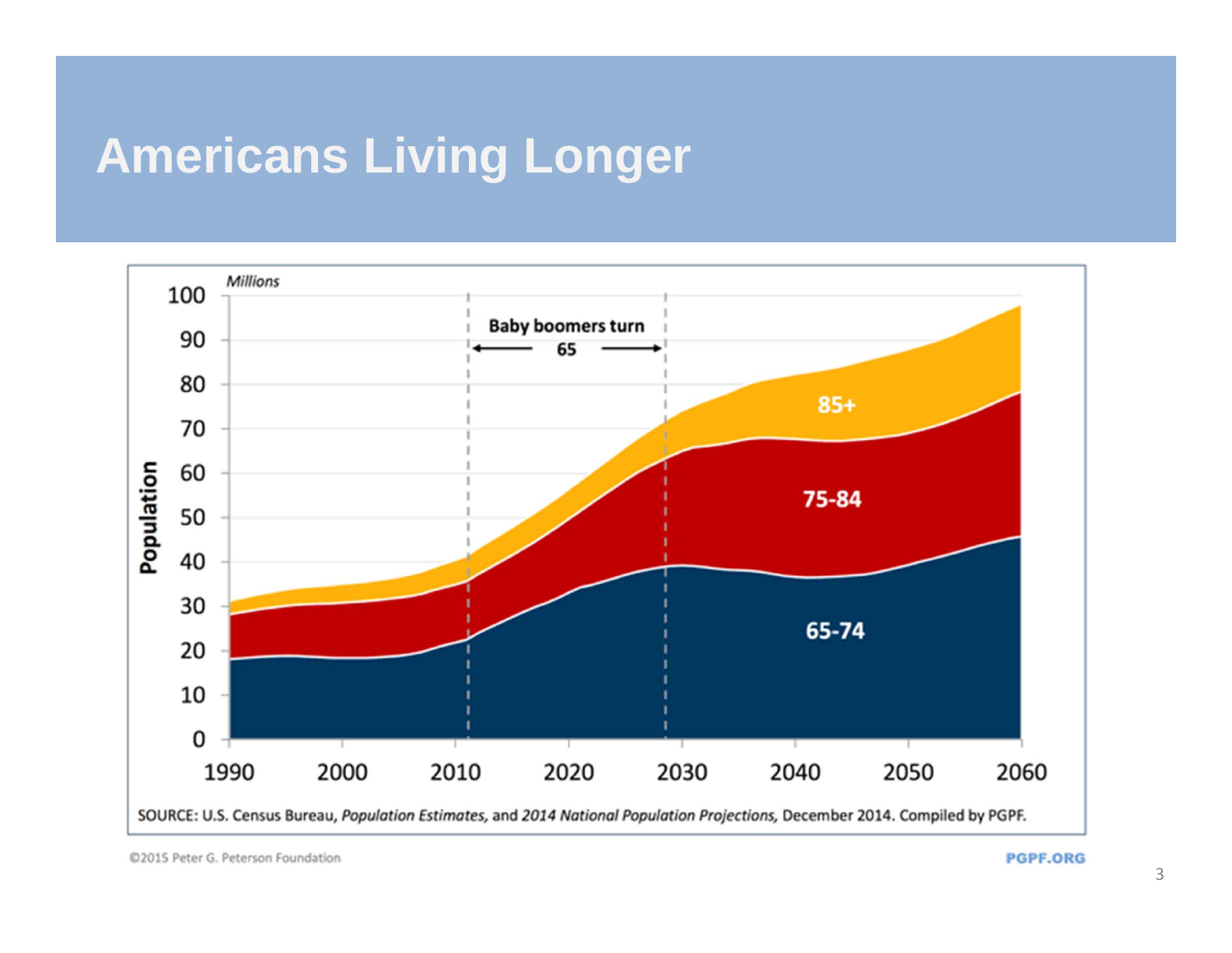# **Motivation and Study Focus**

- Age can bring complex health problems, functional declines, and risk for diseases.
- Study focus on helping older adults remain independent and have high quality of life.
	- –Special consideration of disparities
- Report focused on technologies applicable in short term that have greatest potential impact.

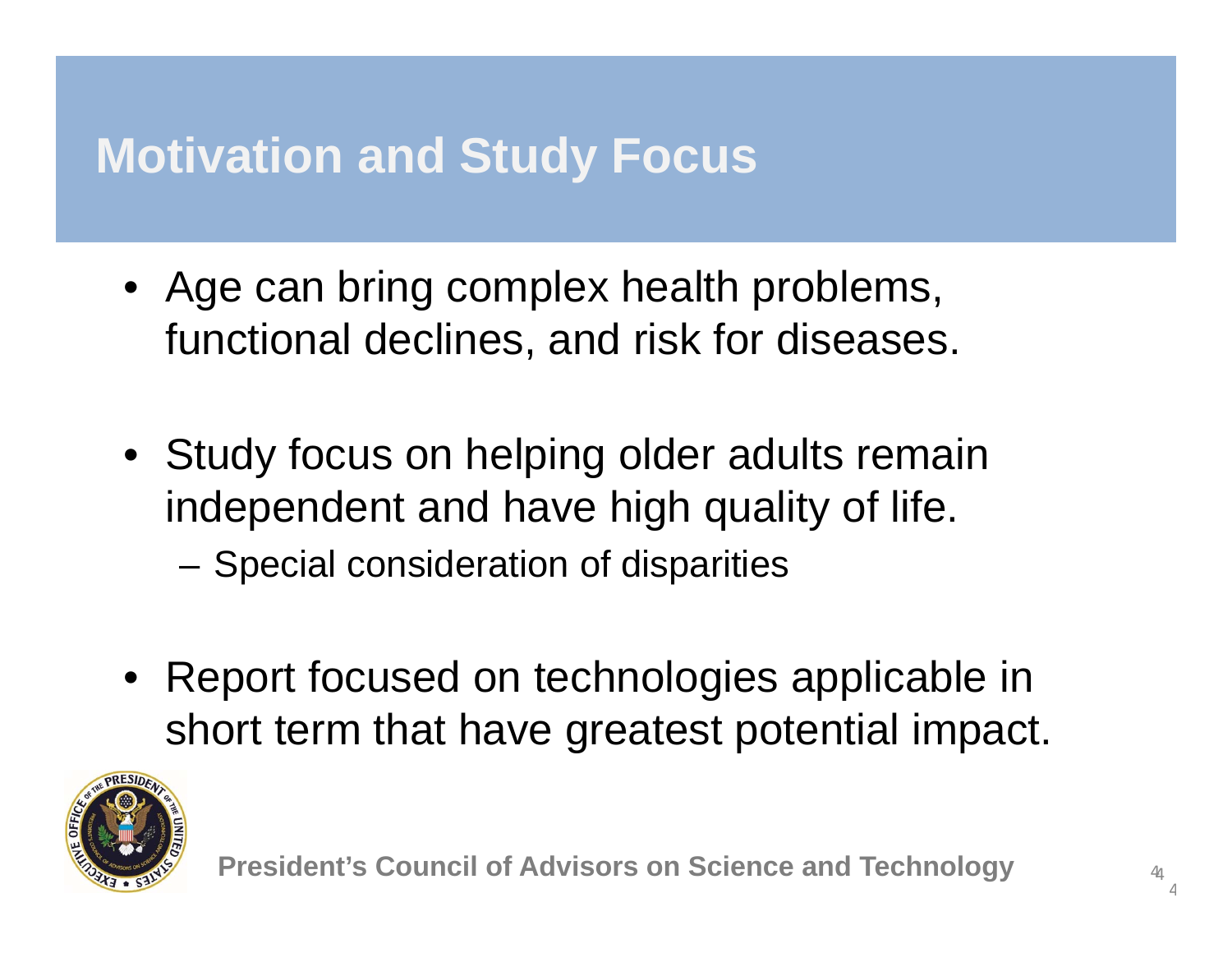# **PCAST Aging and Technology Study Full Working Group**

#### **Co-chairs**

**Christine Cassel,\***\* National Quality Forum **Ed Penhoet,\***\* Alta Partners

#### **Working Group Members**

**Rosina Bierbaum,\*\*** University of Michigan **Jo Ivey Boufford**, New York Academy of Medicine **Sara Czaja,** University of Miami **David Dring**, Selfhelp **S. James Gates, Jr,\*\*** University of Maryland, College Park **Susan Graham,\*\*** University of California, Berkeley **Thomas Kamber,** Older Adults Technology Services **Jason Karlawish**, University of Pennsylvania **Art Kramer,** University of Illinois

**David Lindeman**, CITRIS **Chad Mirkin,\*\*** Northwestern University **Craig Mundie,\*\*** Mundie & Associates **Beth Mynatt**, Georgia Tech **William Press,\*\*** University of Texas at Austin **Maxine Savitz**,**\*\*** Honeywell (retired) **Charlotte Yeh,** AARP

\*\*Denotes PCAST member

#### **Staff**

**Marjory Blumenthal**, Executive Director, PCAST **Ashley Predith,** Assistant Executive Director, PCAST **Diane Pankevich**, AAAS Fellow, PCAST **Jennifer Michael**, Program Support Specialist, PCAST

#### **Science Writer**

**Robert Saunders**, National Quality Forum



**President's Council of Advisors on Science and Technology**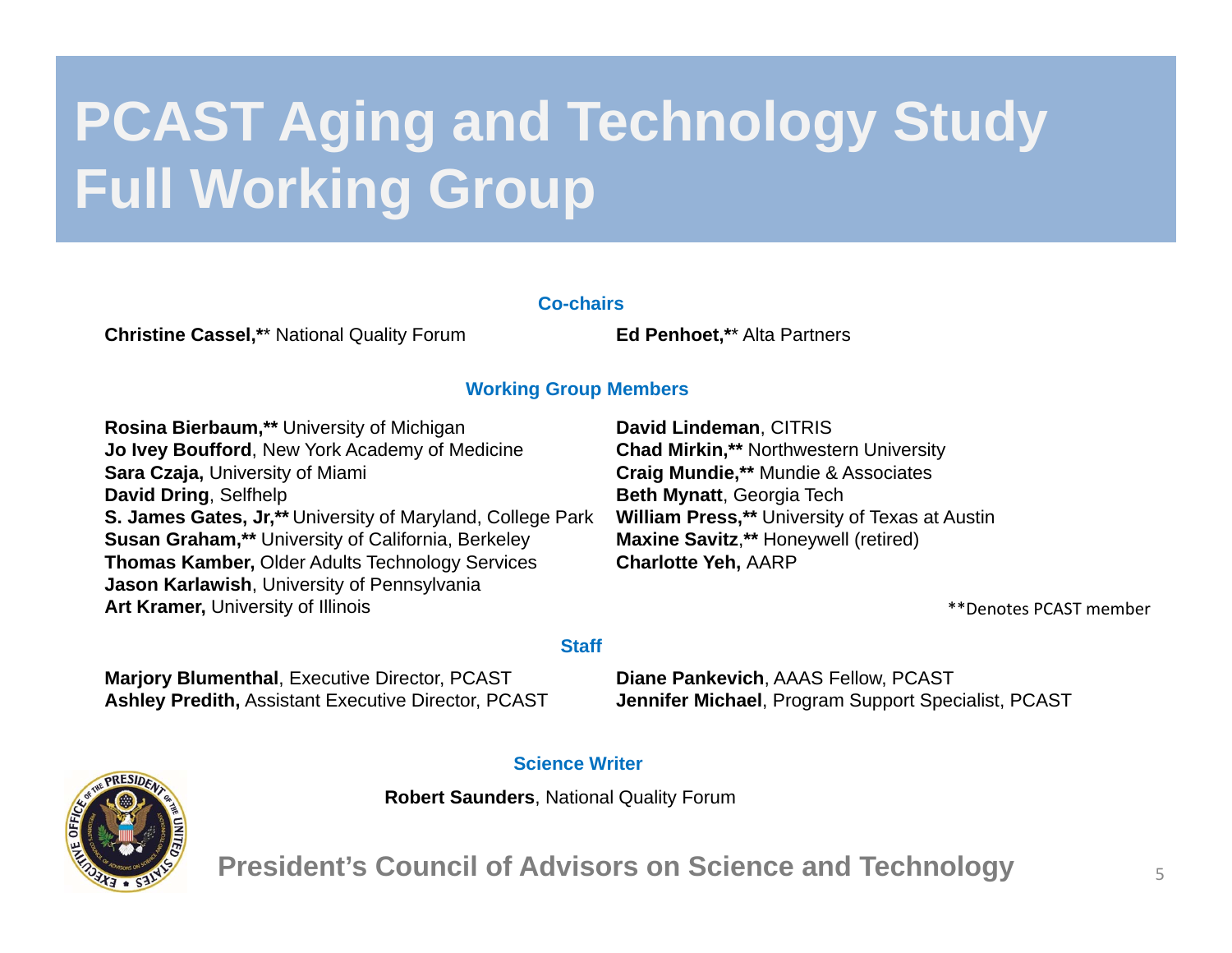# **PCAST Study on Aging and Technology**

- •Overview and motivation
- **Cross-Cutting**
- Social Connectivity and Health
- $\bullet$ Mental Ability
- •Physical Ability

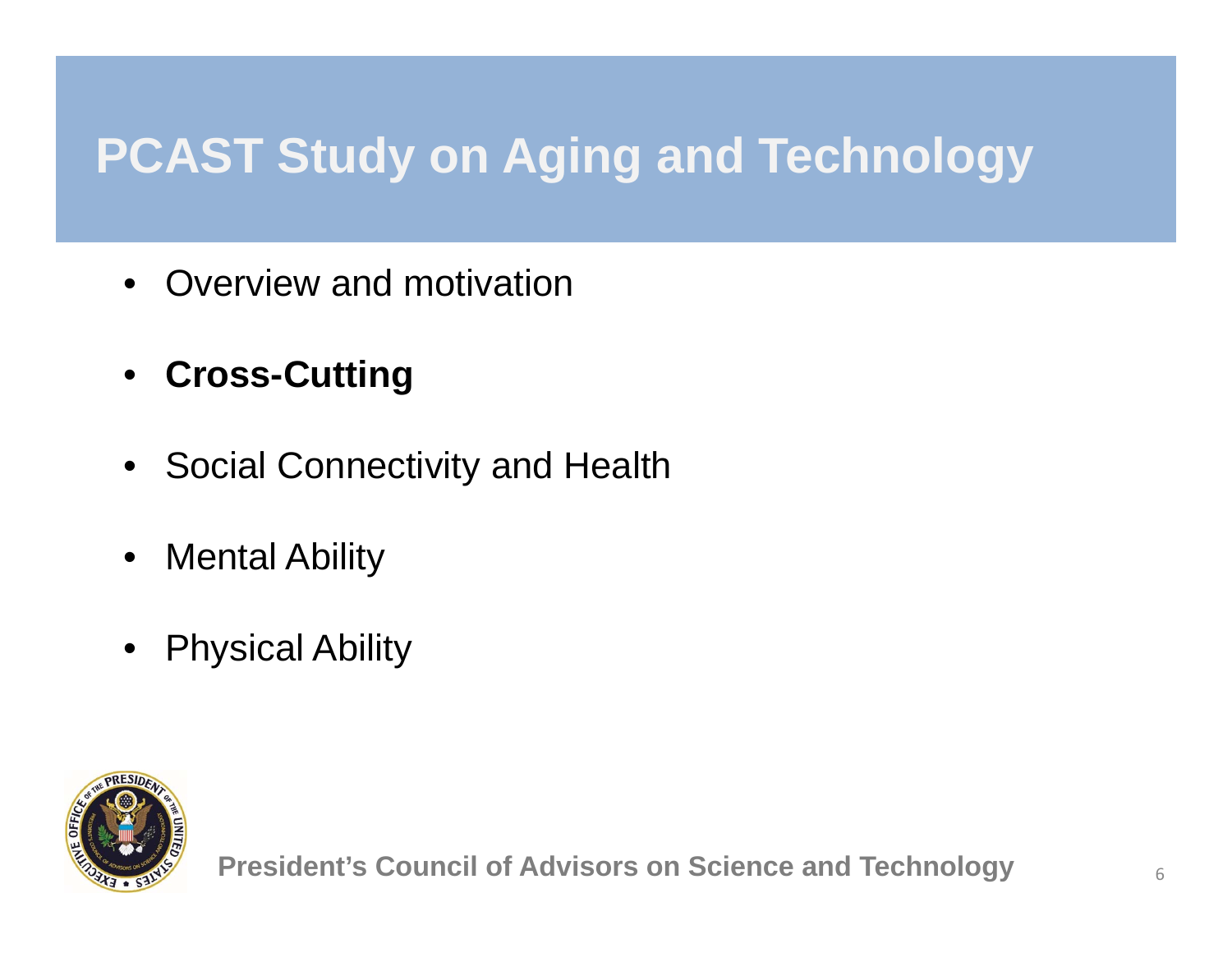# **Cross-Cutting Issues**

- Heterogeneity in population and policies needed
- Foundation of internet connectivity
- Monitoring
- Interface and interoperability standards
- Need for more research

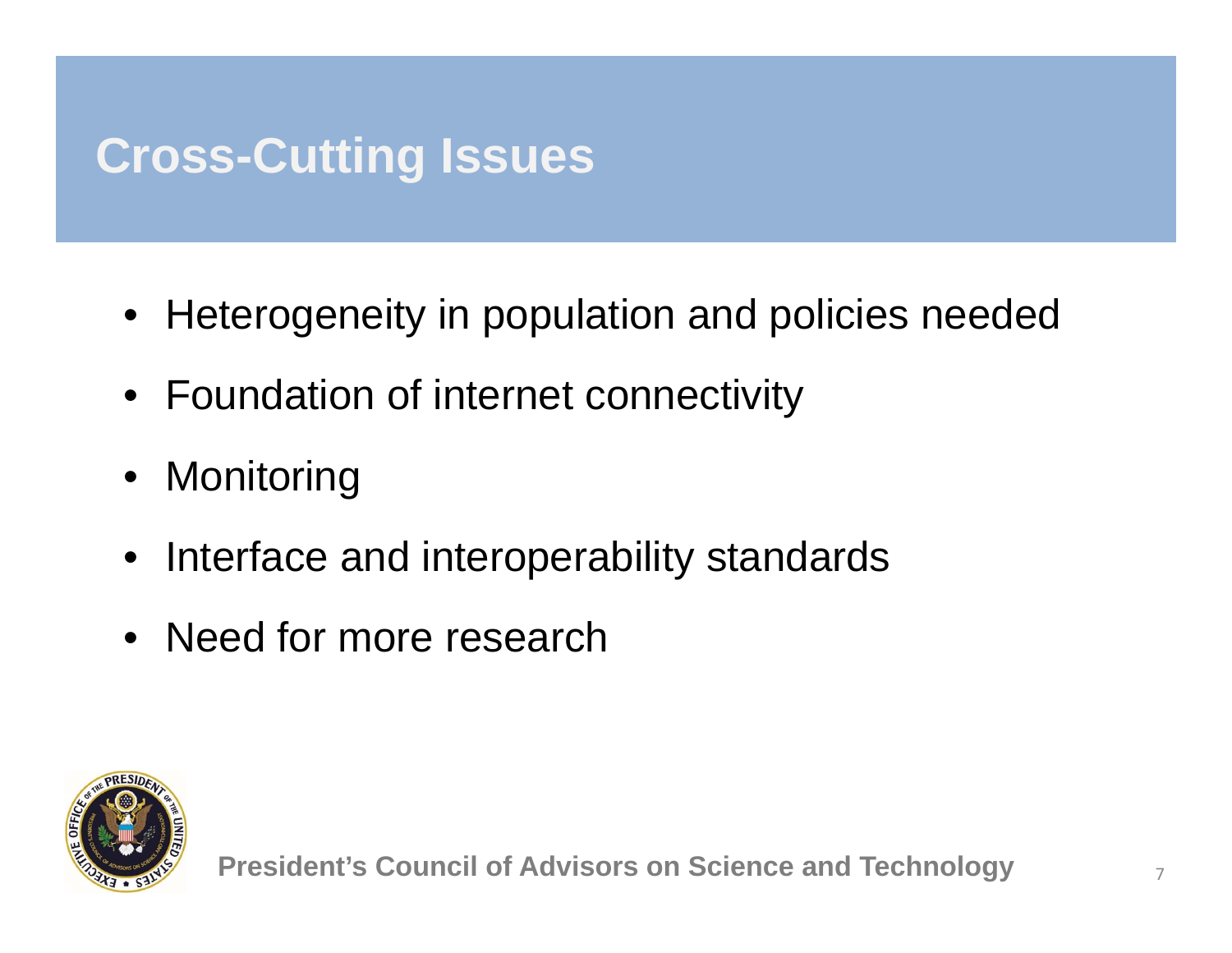### **Recommendation 1. Integrating Federal action**

Optimizing Federal support for independent aging requires coordinated action in health, housing, transportation, communications, energy, education, environment and public safety.

- 1. OSTP should create a one ‐year Task Force of the National Science and Technology Council that will identify technologies vital to an aging population, focused on enhancing work between agencies.
- 2. HHS should support a standing private/public Council, with private sector leaders from industry, academia, and advocacy organizations to advise on sector wide ways to advance technology in the service of improving quality of life for older people.

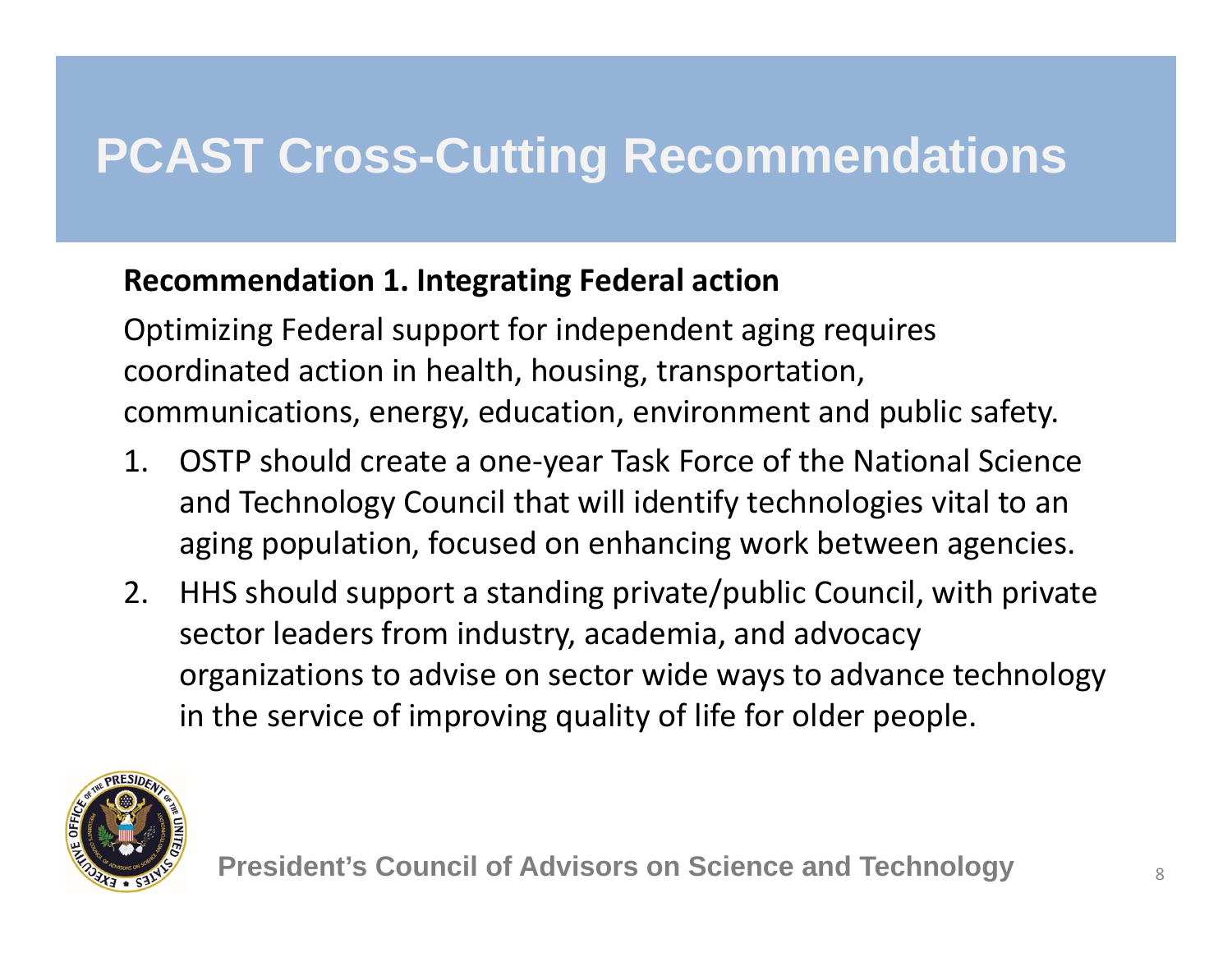### **Recommendation 2. Engagement and social connectivity**

Access to internet communications is essential to health, social engagement and well being.

- 1. HHS (ACL) and Commerce (NTIA) should create a national plan to ensure all older people have access to broadband
- 2. FCC should ensure that older adults are included, as are school children, in all negotiated agreements for federal telecommunications approvals.
- 3. FCC and NTIA should create a plan, including a matching program with private support, to support training centers in accessible distance for all older people.

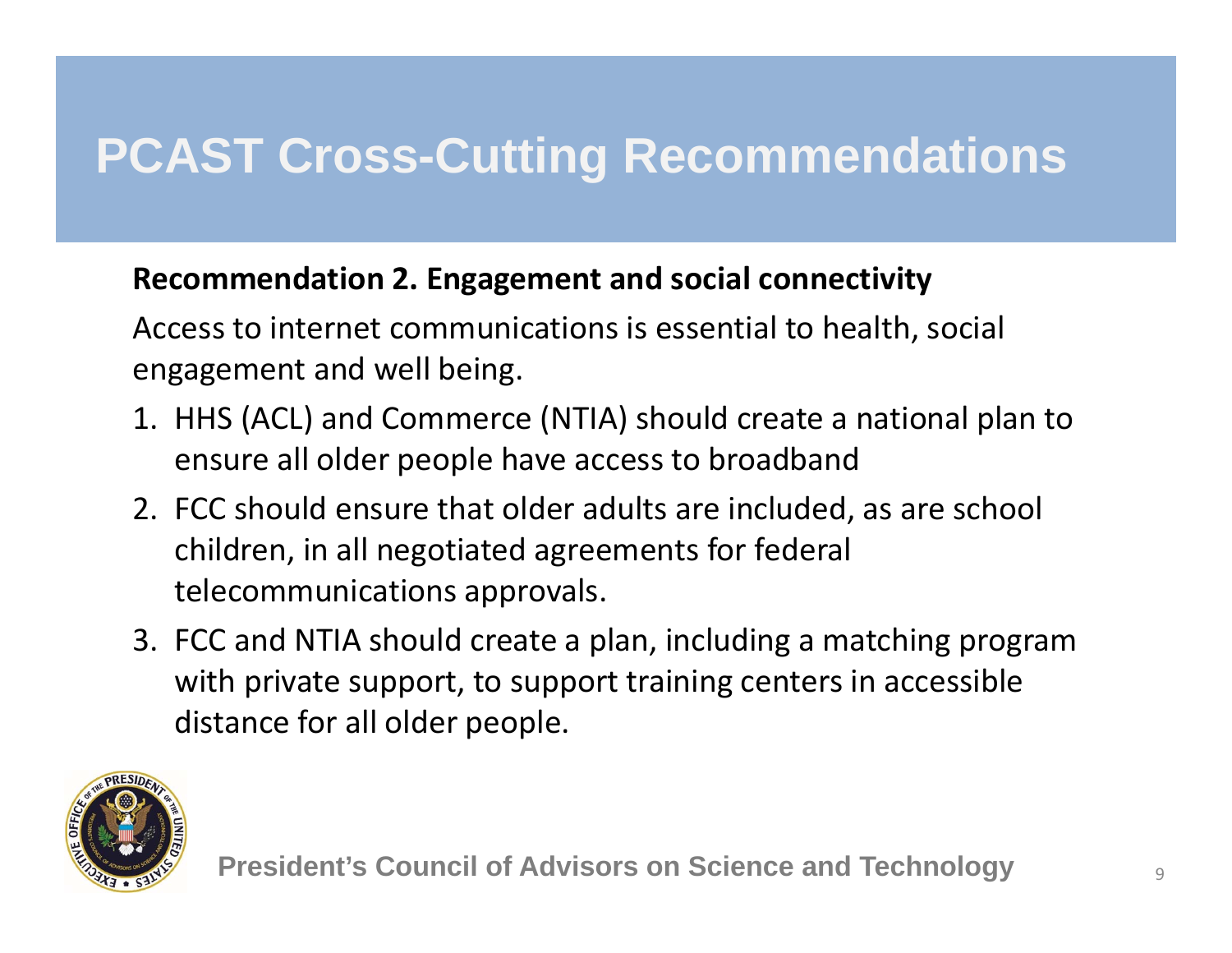### **Recommendation 3. Monitoring technology for frail and vulnerable elders**

Monitoring holds great promise for predicting problems and enhancing safety of people at risk, and the government could promote the needed frameworks and standards to encourage innovation and access to this service.

- 1. NIST, in collaboration with private sector, should develop guidelines for marketing and instructional materials to ensure that consumers understand the operational requirements, benefits and risks of various monitoring technologies.
- 2. NIST, in collaboration with private sector, should develop guidance to identify privacy and security risks in a way that doesn't pose undue barriers to innovation and adoption.

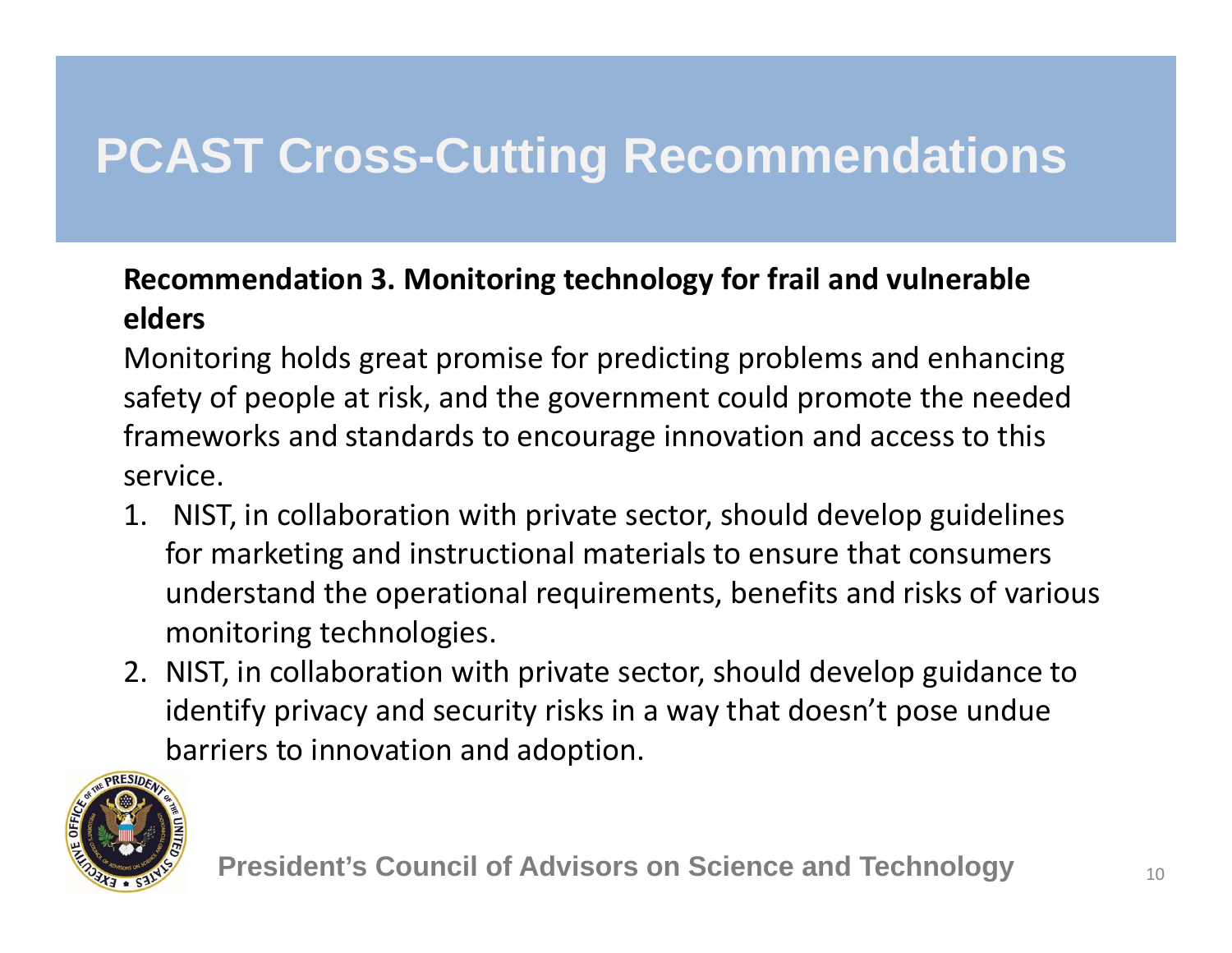### **Recommendation 4. Research is needed to spur further innovation**

NIH, AHRQ, NSF, VAH, DOD and DARPA should support interdisciplinary and translational research including robotics, advanced mobility technologies, communications technology with special emphasis on emergency situations, cognitive training, and home monitoring.

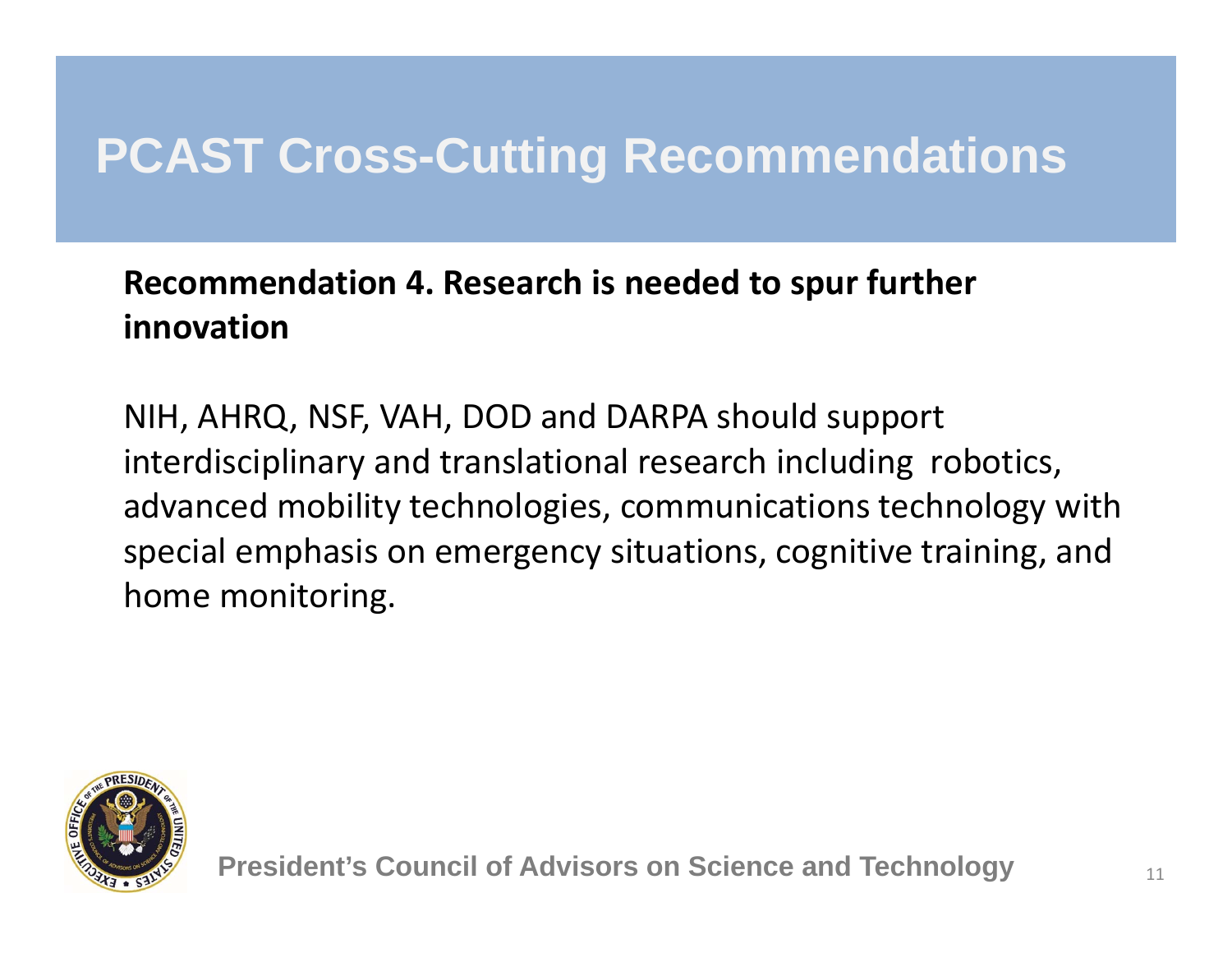# **Facilitating Engagement through Technology**

- Social participation and virtual communities
- Employment and volunteerism
- Information and resources
- Challenges in emergencies

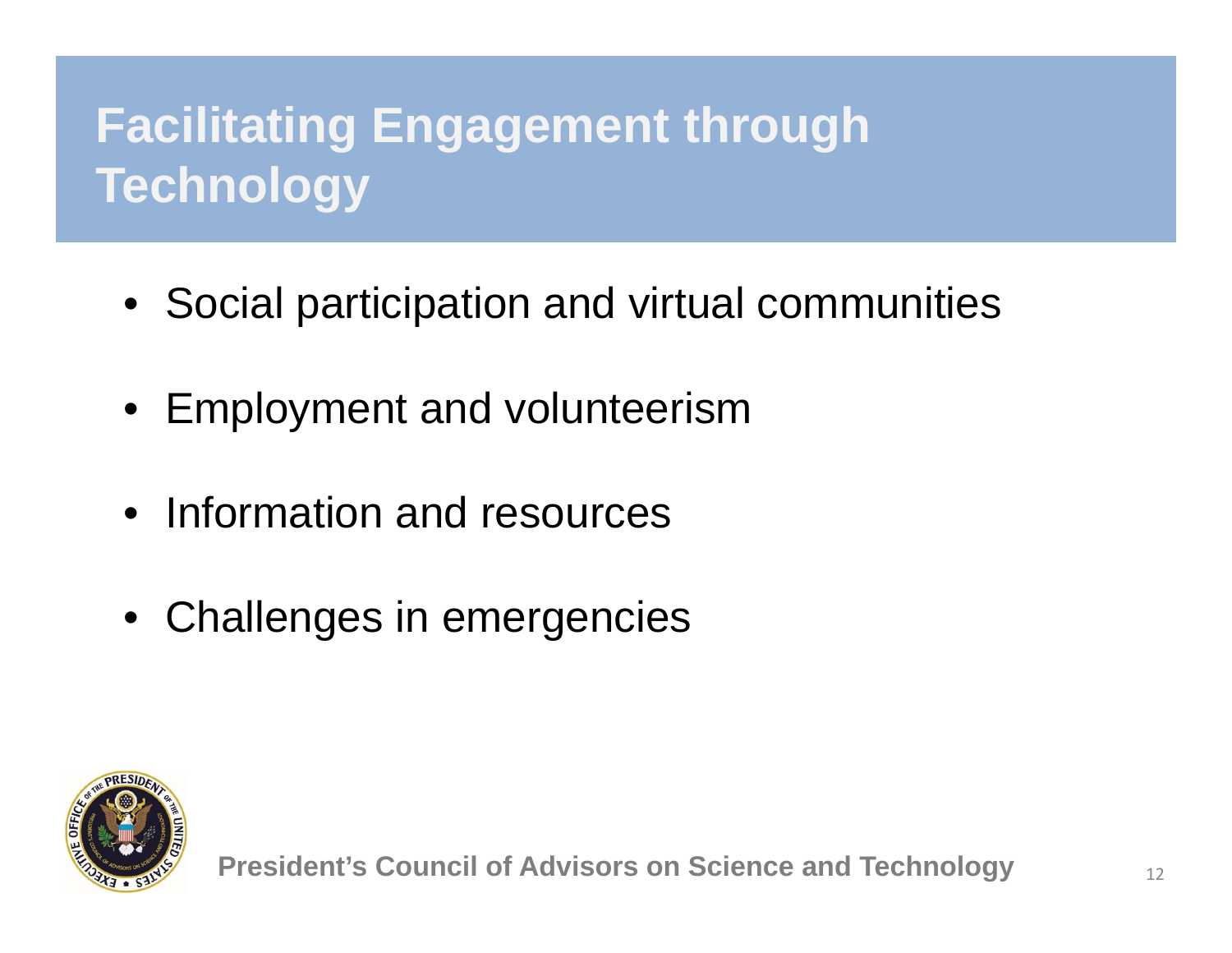### **Recommendation 5. Education and training in online technologies**

The Administration should support ongoing reauthorization of the Older Americans Act, and build on the provisions on Section 415 to ensure access to online services and protection form scams and fraud, tailored to the learning needs of older adults. Corporation for National & Community Services (CNCS) should expand Senior Corps to include older people with technology capabilities

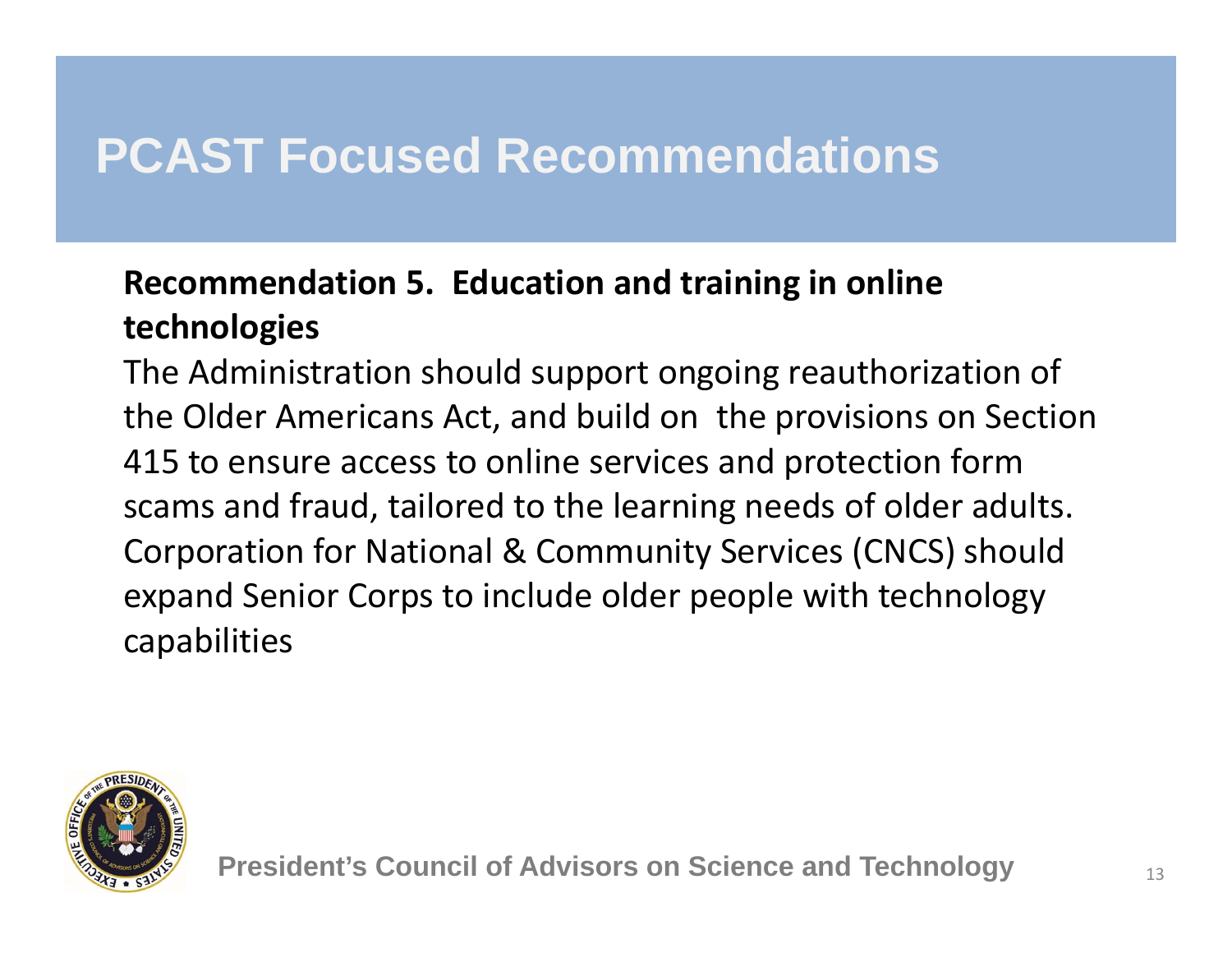### **Recommendation 6. Emergency response and communications**

Older people are especially vulnerable in disaster and emergency situations.

- 1. FEMA should advance national strategies to create effective communications systems that reach isolated and vulnerable older people.
- 2. ASPR, ONC, and CMS should promote more rapid interoperability of medical information to ensure timely access whenever and wherever a patient may appear.
- 3. FEMA, ASPR and CMS should advance policies that make medical device interfaces more consistent and interoperable to ensure timely access to people who depend on these devices.

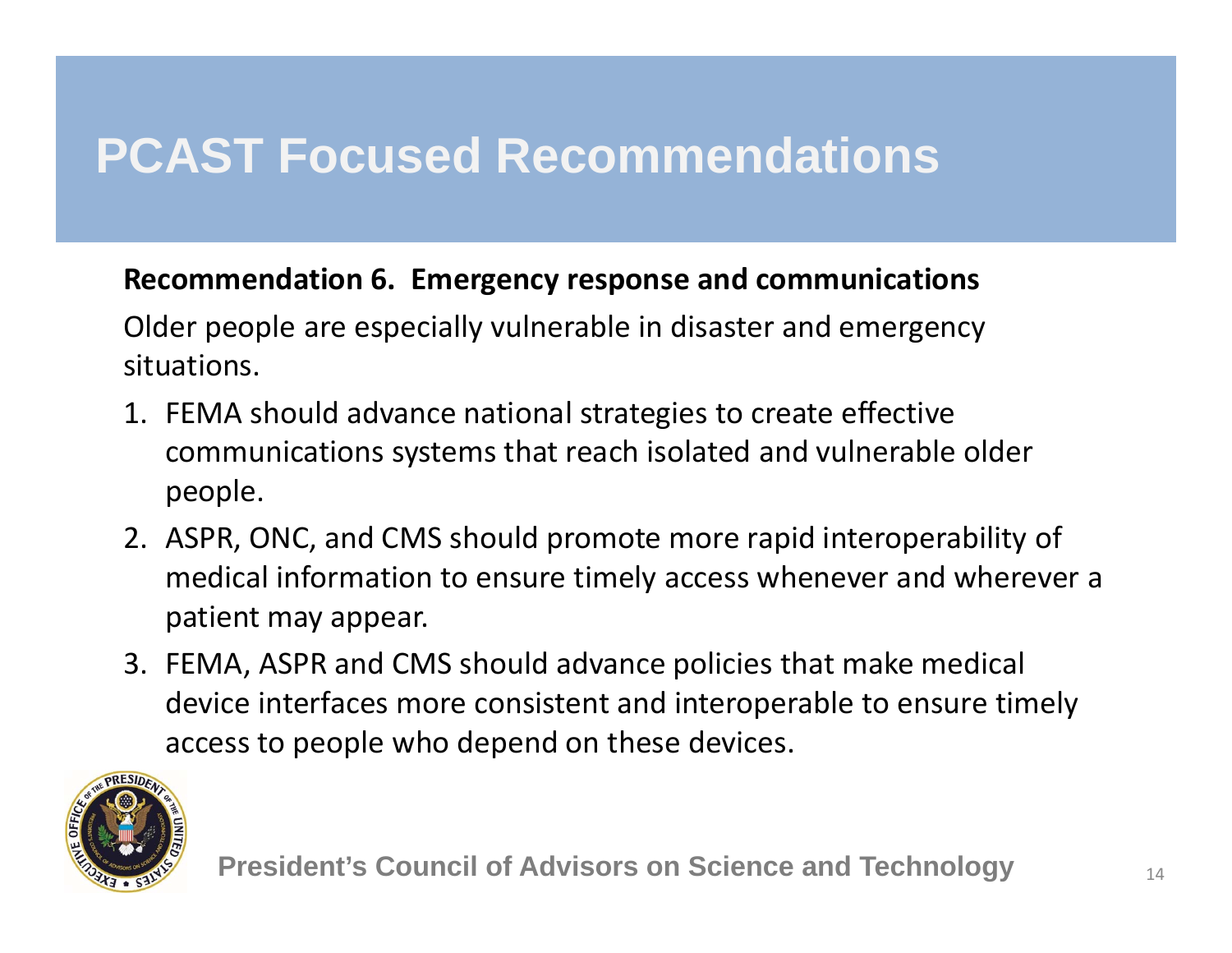# **Changes in Cognitive Ability**

Both normal aging and neurodegenerative diseases more prevalent with aging create risks of vulnerability to fraud and financial mismanagement, endangering financial security.

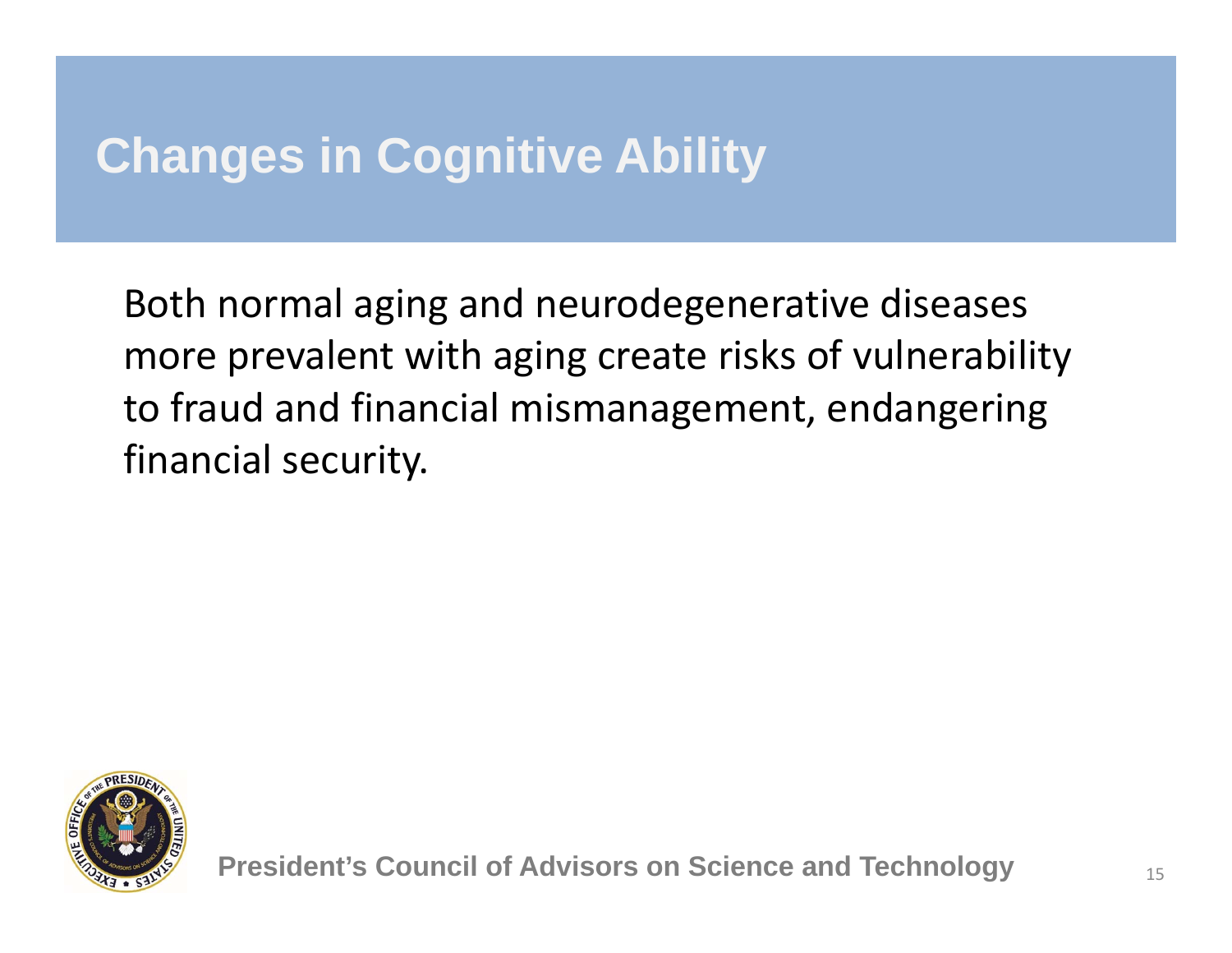### **Recommendation 7. Financial services**

The Federal Government should encourage the banking and financial services to offer monitoring services to protect assets from fraud and exploitation.

- 1. Signatories to the 2013 Interagency Guidance on Privacy Laws and Reporting Financial Abuse of Older Adults should accelerate expectations of banks to offer a range of available protective services.
- 2. The Executive Office of the President should convene state governors to ensure that reports of suspicious activity are reported to relevant adult protective services agencies.

### **Recommendation 8. Cognitive training**

The FTC should continue to enforce regulatory review and guidelines for commercial cognitive training products.

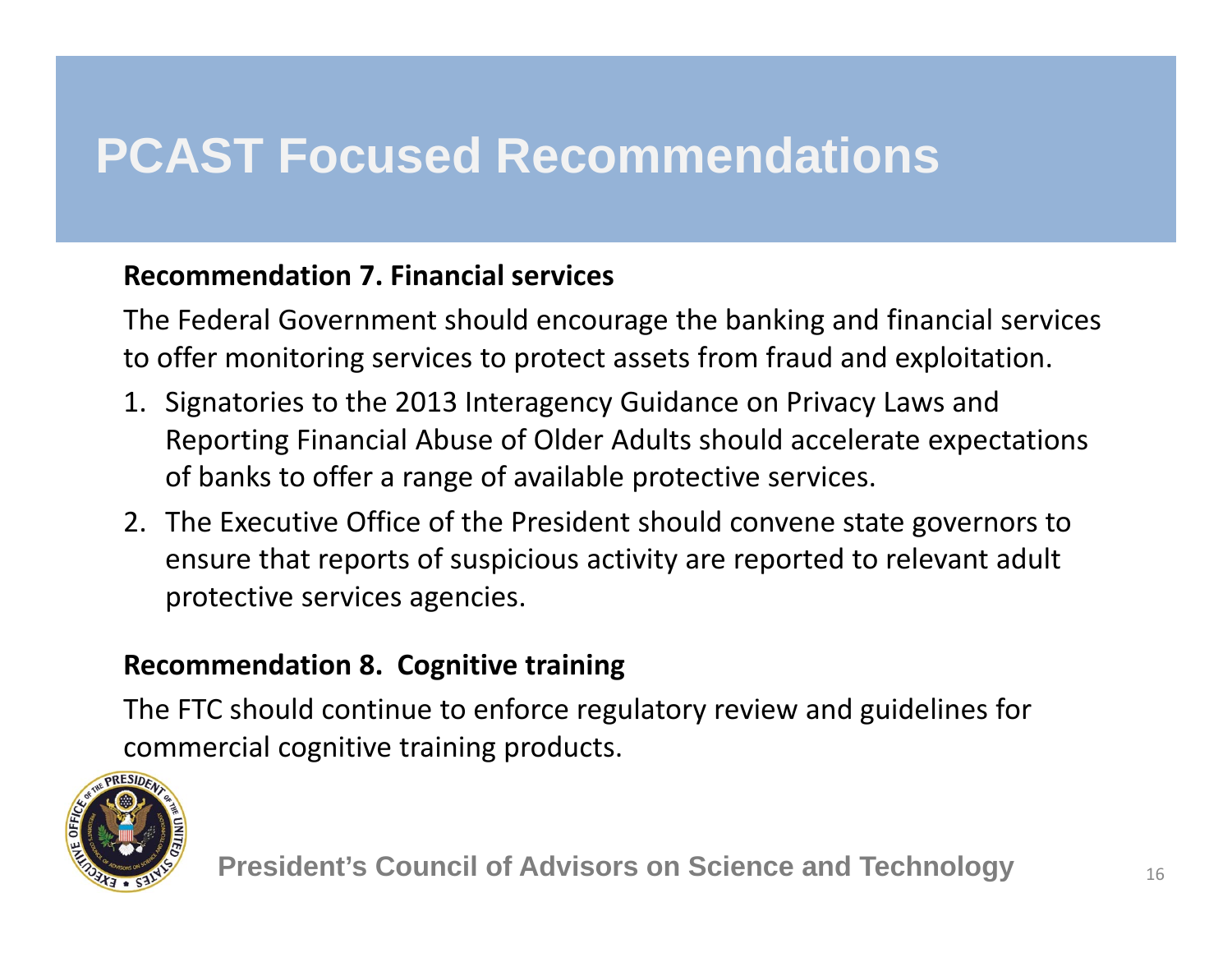# **Changes in Physical Ability**

Multiple physical challenges can limit independence and quality of life. There is great promise in technological solutions, but some Federal policy barriers need to be addressed.

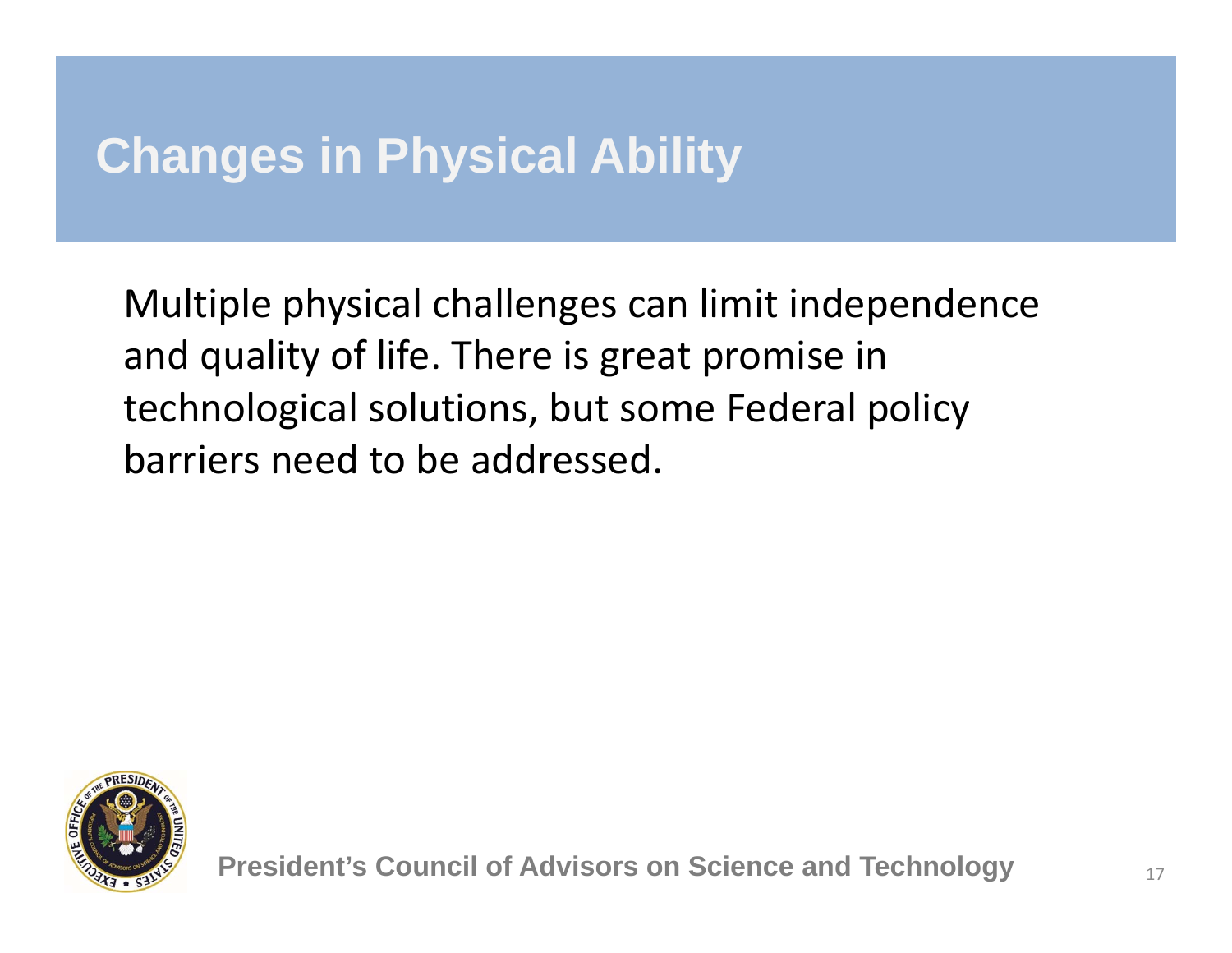### **Recommendation 9. Improve regulation and payment to reflect innovation in telehealth.**

HHS should convene FSMB and the National Governors Association to accelerate reciprocal state licensure policies. CMS should use the full capacity of the innovation center to advance payment policies that support innovation in telehealth.

### **Recommendation 10. Home design to sustain independence**

HHS should work with HUD to streamline and strengthen regulations and payment polcies that govern home accessibility standards, in order to promote uniform standards allowing efficient use and changes in technological support systems. This is especially important for retirement communities.

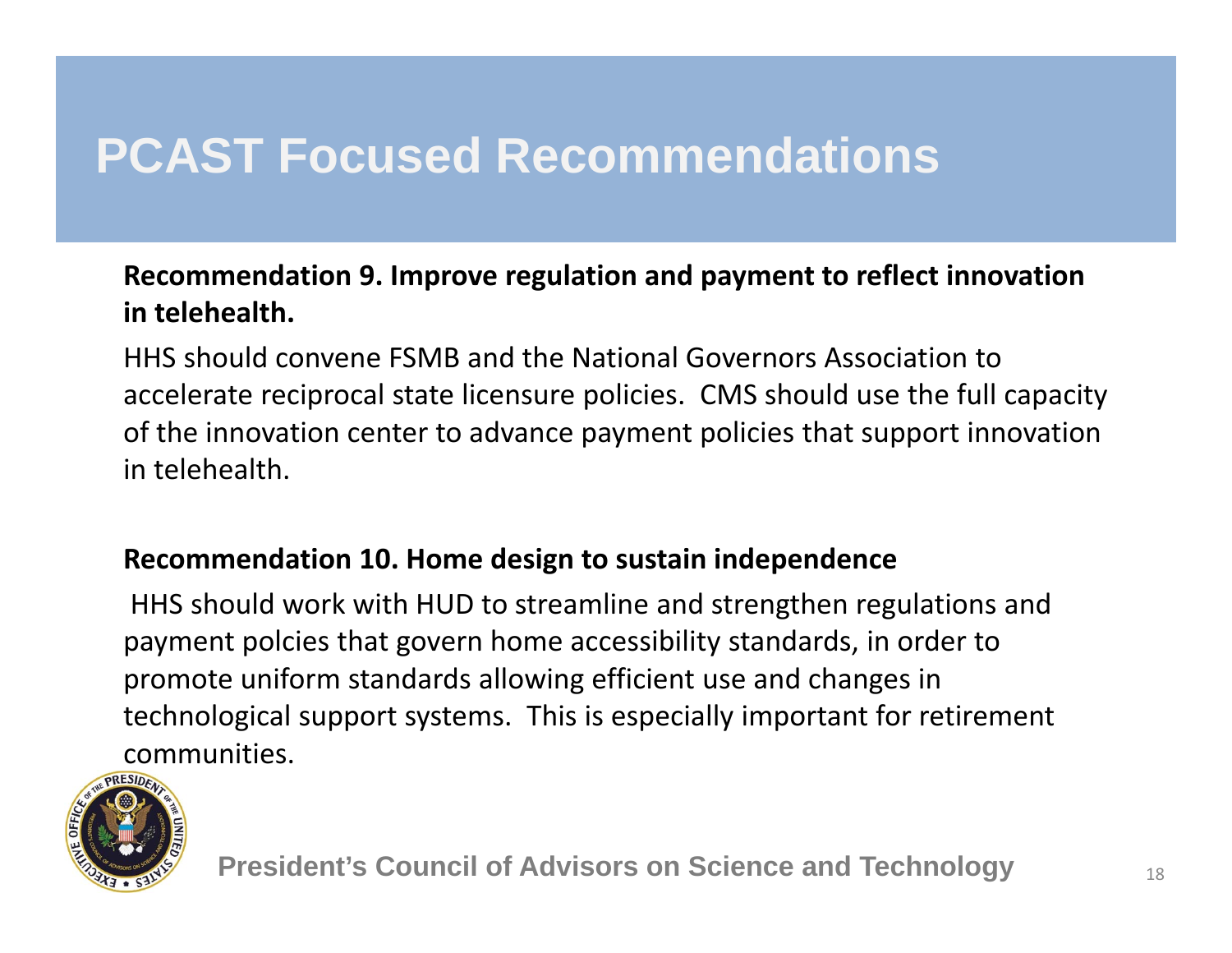### **Recommendation 11. Improving product design for older adults needs**

The Consumer Product Safety Commission (CPSC) should work with AARP and other relevant groups to accelerate better design guidelines for senior‐friendly packaging, especially of technology and essential products like food and medical supplies.

#### **Recommendation 12. Future role of assistive and robotic technologies**

Advances have been made in wheelchairs and other mobility‐necessary technologies, but Medicare payment policies inhibit access and market innovation.

- 1. CMS should examine current payment policies and implement changes that allow people to buy higher functioning products with some government support.
- 2. A multiagency and industry task force, led by VHA, DOD, DARPA and HHS should recommend a ten year roadmap for improving wheelchair functional capabilities .